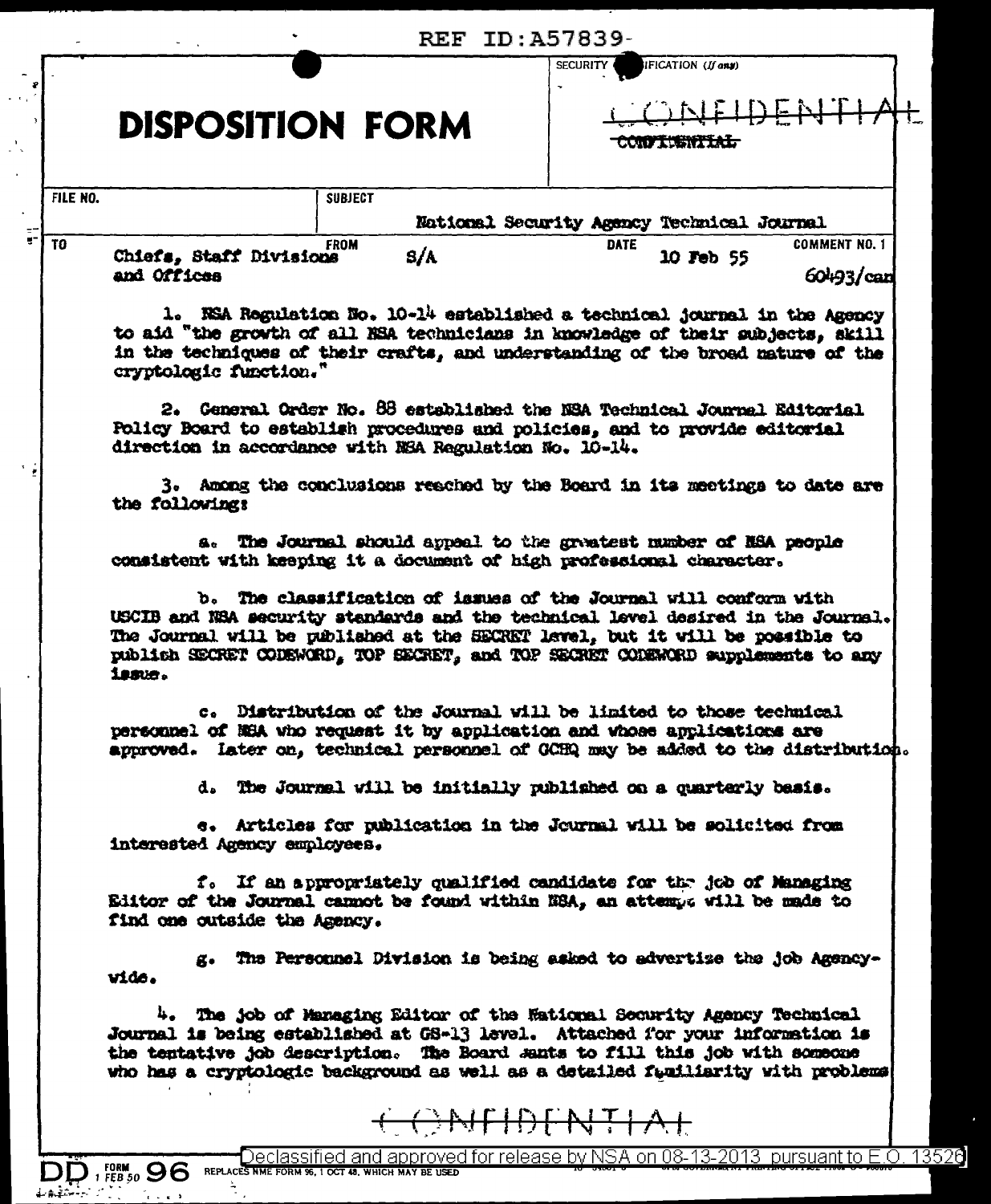of make-up, editing, publishing, etc. Your cooperation and assistance is requested in finding and making available the best qualified candidate for the job within the Agency.

 $19$ 

WILLIAM F. FRIEDMAN Chairman NSA Technical Journal Editorial Policy Board

Incl:  $a/s$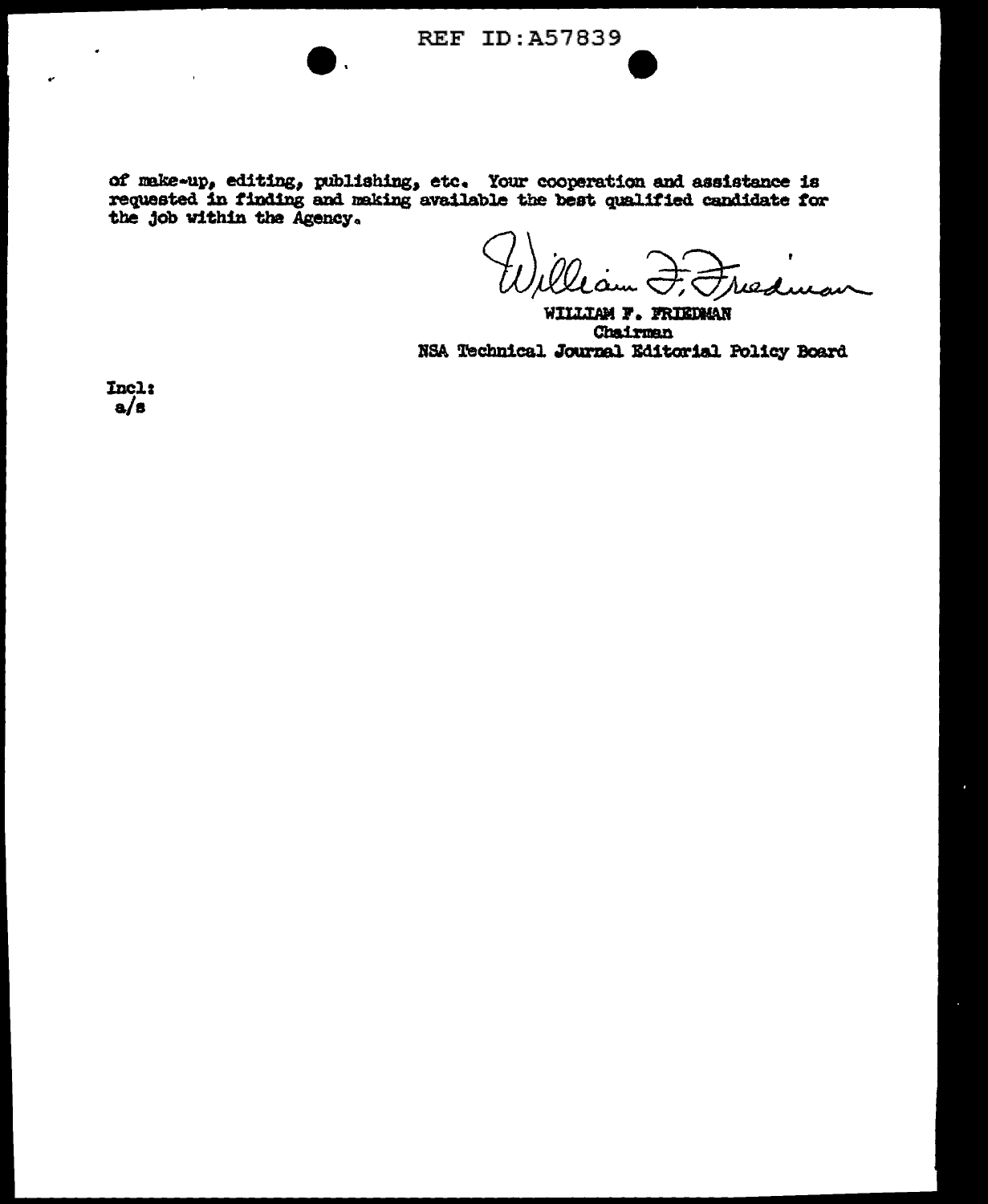**REF ID: A57839** 

SECURITY CLASSIFICATION

**Fublications Editor** (General)

## JOB CONTROLS

1. Supervisory controls consist of rolicy guide lines established by an Agency Technical Editorial Policy Board outlining the objectives of an Agency Technical Journal. Completed work is reviewed through reports to the Board to insure attainment of objectives and to evaluate the judgment and the adequacy of the plans presented.

Unclassified

2. Regulatory controls consist of official regulations governing the safeguarding of classified information and materials; established Agency editorial policies, and publication standards.

## **MAJOR DUTIES**

Serves as the editor of the Agency's "Technical Journal", and in this capecity serves as a member of the Technical Editorial Policy Board. Initiates and recommends to the Board the esteblishment, development or revision of policies, methods, and techniques for the publication which will fully and effectively interpret the technical, scientific and specialized research and operational programs of the Agency.

1. Initiates, plans, develops, directs, and coordinates the various comprehensive publications phares of the Technical Journal. This Journal contains articles on a wide variety of highly technical and scientific research programs of extensive acope and diversity and of critical importance to the national security and of great significance to international security. Articles will pertain to all the different technical and scientific fields that make up the cryptologic effort (1. e., cryptanalysis, traffic analysis, intelligence research,